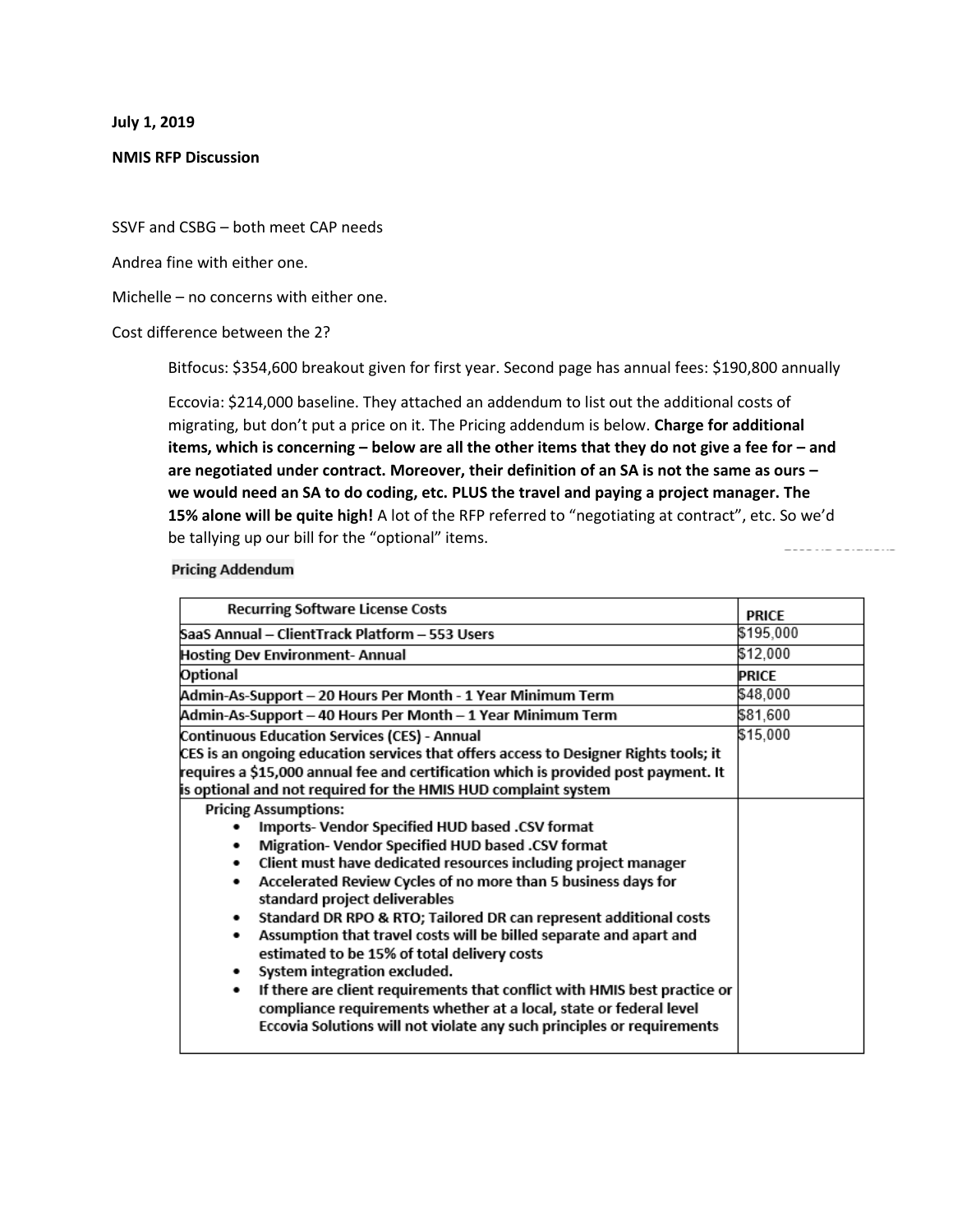# **\*\*\*When we present to the board, we should be sure to share what the FINAL Initial cost would be after ADDING in everything we will need.**

Annual: \$195,00 plus \$12,000 training site.

### **Eccovia**

Eccovia requires an SA for every 80 users. All SAs have more than 80 users. This was a large concern among entire team.

Didn't follow Q&A flow

System integration is excluded

Travel costs for training are not included. Could be 15% of cost.

Train the Trainer has a negotiated number of hours to be negotiated – most of the training leads us to believe it is video. Deployment services after the initial deployment has to be requested via a change request.

Data migration – NMIS Is responsible for data clean up and migration files.

Access Control – The user requests it – not through our SAs, or the license request forms, etc. The user will not know their level of use, etc.

Report – Eccovia has 110 standard reports. BitFocus has 175+ reports

SAs can identify how inactivity would automatically inactive an account.

Able to submit SQL scripts – not much experience with this at CCFL. Jon has experience. Andrea does not have experience.

Once a client enters system, automatically matches them with resources they may be eligible.

System set up to send automatic alerts – have to have a "Subscription Feature"

Releases don't seem as often as BitFocus. Eccovia – individual releases don't require downtime.

RED FLAG - New visitors can self-register setting up their own username and password. There is a comment on authenticated access, but still concerning.

Can't drill down on canned reports anymore.

**General –** Bitfocus was able to say they are comfortable migrating from Service Point. Eccovia was not able to state this clearly re: migration from Service Point. The way it was laid out makes it seem if the migration doesn't go well, it's NMIS responsibility.

## **BitFocus/Clarity**

Able to state they are more than just HUD programming.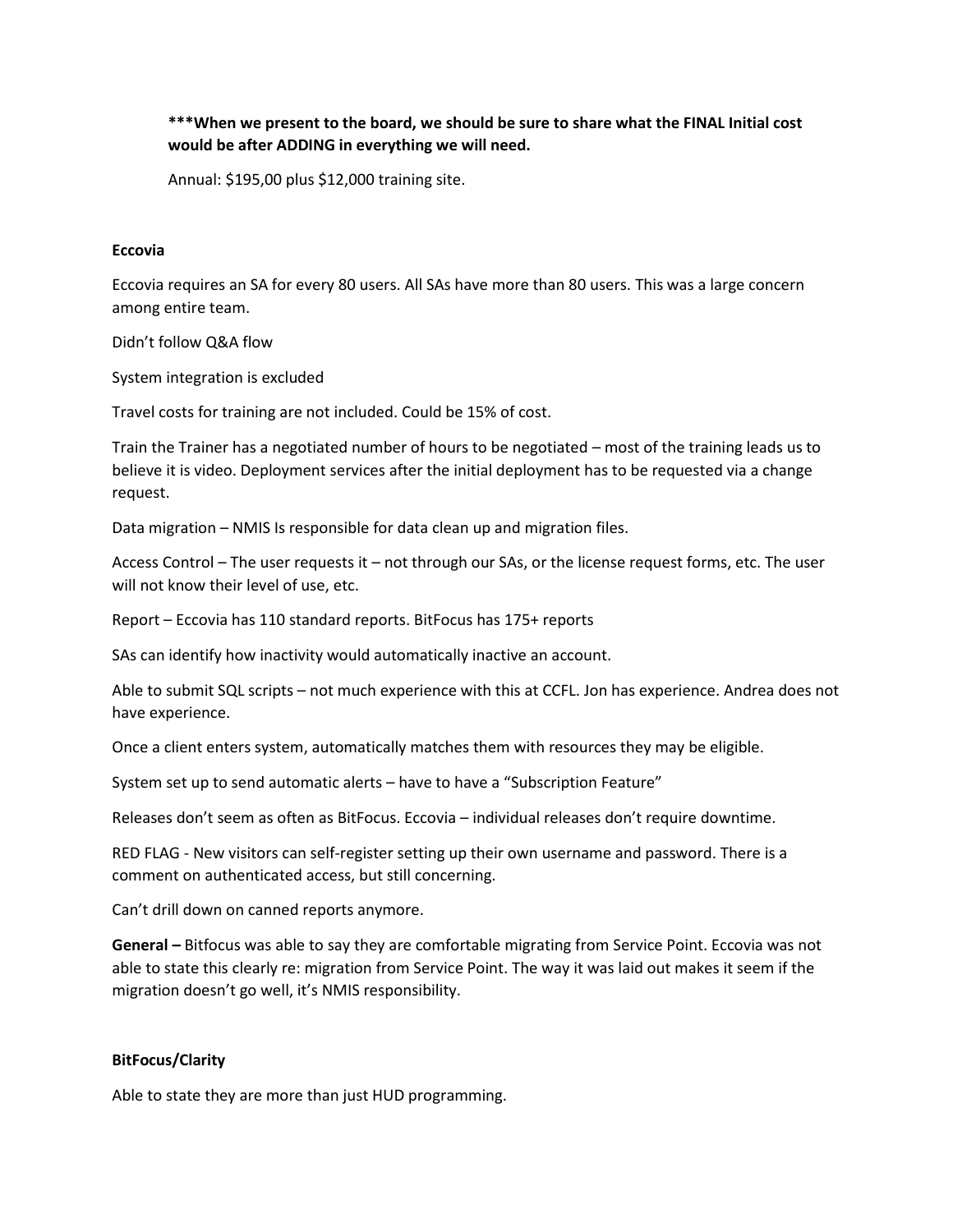Have local SAs, able to identify needs quickly off the ground level.

Mobile Outreach map – making mapping easier for those hardest to serve, etc.

Migrated dozens of transitions from Service Point.

Provided a chart that said how many users and agencies they moved from Service Point.

Real-time reporting

Conditional logic

Audit items seemed robust. Ex how much time someone was using, date, time, all failed attempts, history IP address, and more.

Can recover deleted information

ROI can set up for flag when ROI expiring

Restrictions – can have only certain people see certain things – more documented.

All browsers can be used.

Flexible workflow for all programs – even non HUD programs.

Open/close files is easy.

Merge option too.

Communication – messaging within the system – can be within or outside of app.

Upload document capability

No contact for number of days and follow up while active are strong

Referral tracking.

De-duplication measures are robust.

Auto populate to other screens.

Display logic – automatically adjusts if a question is not fully answered.

Batch entry – can't recall seeing it in Eccovia. BUT it is in BitFocus.

Auto Exit – ex after 90 day in CE – enter RRH

Question – what doing to get end user feedback.

BitFocus has assistance setting up programs!

Coordinated Entry is mindblowing! Can be on multiple housing priority lists at once!

Training – modules seems strong

Dedicated project manager will provide a plan for migration and plan for potential issues.